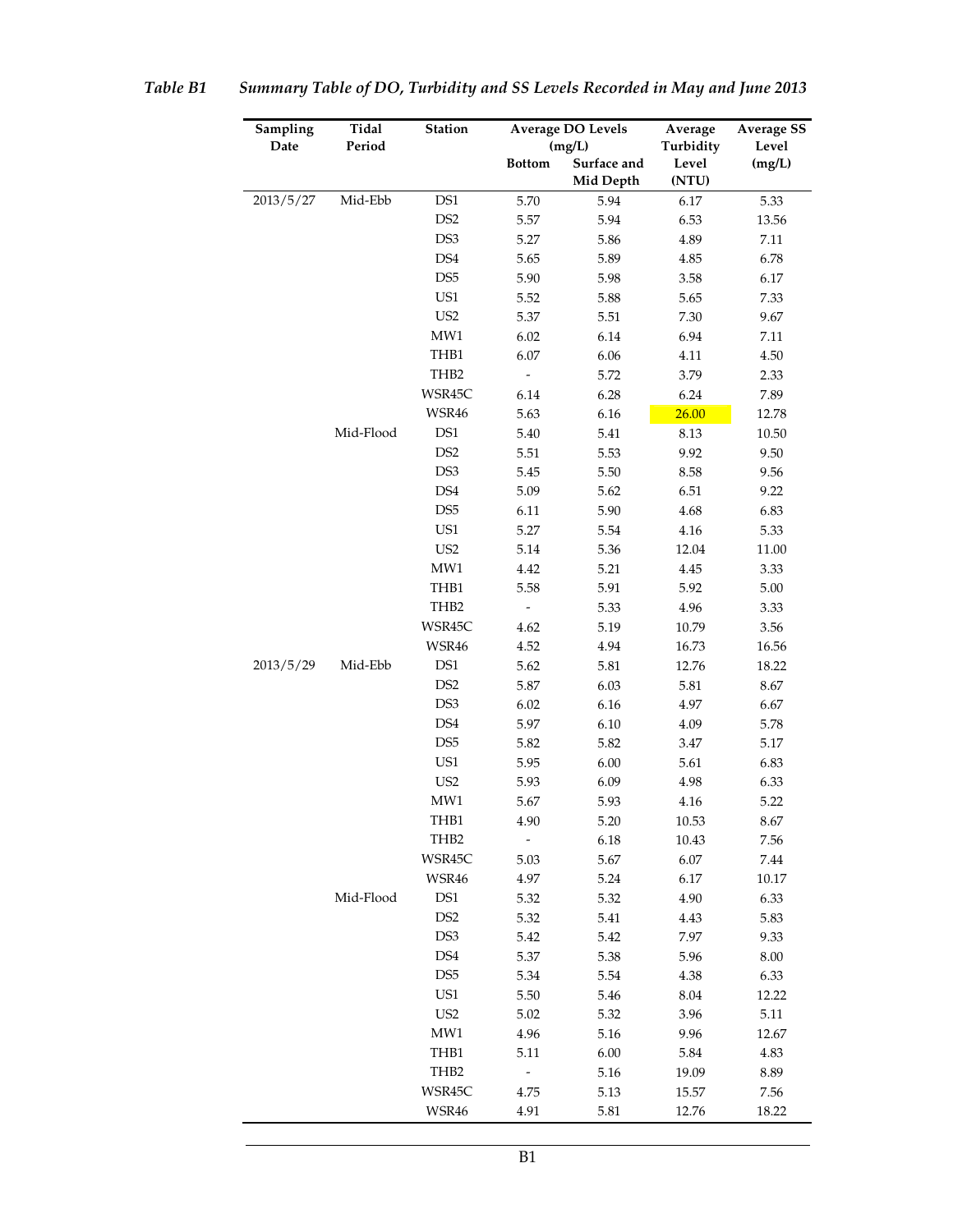| Sampling  | Tidal     | Station          | <b>Average DO Levels</b> |                          | Average        | <b>Average SS</b> |
|-----------|-----------|------------------|--------------------------|--------------------------|----------------|-------------------|
| Date      | Period    |                  |                          | (mg/L)                   | Turbidity      | Level             |
|           |           |                  | <b>Bottom</b>            | Surface and<br>Mid Depth | Level<br>(NTU) | (mg/L)            |
| 2013/5/31 | Mid-Ebb   | DS1              | 4.96                     | 6.88                     | 6.92           | 9.44              |
|           |           | DS <sub>2</sub>  | 5.50                     | 7.19                     | 5.31           | 5.22              |
|           |           | DS3              | 6.02                     | 8.14                     | 4.06           | 5.56              |
|           |           | DS4              | 6.68                     | 8.39                     | 3.41           | 3.67              |
|           |           | DS <sub>5</sub>  | 8.30                     | 8.36                     | 3.00           | 2.67              |
|           |           | US1              | 7.20                     | 7.63                     | 3.17           | 6.00              |
|           |           | US <sub>2</sub>  | 7.12                     | 8.51                     | 4.17           | 5.00              |
|           |           | MW1              | 5.23                     | 7.25                     | 2.97           | $4.00\,$          |
|           |           | THB1             | 6.35                     | 8.38                     | 3.89           | 2.83              |
|           |           | THB <sub>2</sub> | $\overline{\phantom{0}}$ | 7.61                     | 5.09           | 3.33              |
|           |           | WSR45C           | 4.67                     | 6.90                     | 7.75           | 8.33              |
|           |           | WSR46            | 5.18                     | 6.46                     | 3.82           | 4.44              |
|           | Mid-Flood | DS <sub>1</sub>  | 5.31                     | 5.81                     | 3.65           | 4.50              |
|           |           | DS <sub>2</sub>  | 5.51                     | 5.85                     | 3.20           | 3.67              |
|           |           | DS3              | 6.23                     | 6.05                     | 2.45           | 4.50              |
|           |           | DS4              | 4.83                     | 5.68                     | 4.12           | 4.89              |
|           |           | DS <sub>5</sub>  | 6.58                     | 6.87                     | 2.57           | 5.00              |
|           |           | US1              | 5.04                     | 5.59                     | 2.70           | 4.22              |
|           |           | US <sub>2</sub>  | 4.94                     | 5.76                     | 2.85           | 4.89              |
|           |           | MW1              | 4.55                     | 5.17                     | 3.06           | 4.56              |
|           |           | THB1             | 5.13                     | 5.39                     | 3.63           | 3.17              |
|           |           | THB2             |                          | 6.51                     | 3.93           | 4.33              |
|           |           | WSR45C           | 4.60                     | 5.17                     | 10.68          | 12.56             |
|           |           | WSR46            | 4.75                     | 5.48                     | 5.64           | 6.00              |
| 2013/6/4  | Mid-Ebb   | DS1              | 4.93                     | 9.44                     | 7.91           | 9.33              |
|           |           | DS <sub>2</sub>  | 5.22                     | 9.87                     | 4.18           | 8.67              |
|           |           | DS3              | 4.34                     | 9.82                     | 3.81           | 7.44              |
|           |           | DS4              | 4.52                     | 9.29                     | 5.72           | 9.89              |
|           |           | DS <sub>5</sub>  | 10.61                    | 12.06                    | 3.53           | 7.78              |
|           |           | US1              | 7.73                     | 9.04                     | 3.73           | 5.33              |
|           |           | US <sub>2</sub>  | 5.87                     | 8.85                     | 6.49           | 8.67              |
|           |           | MW1              | 4.07                     | 6.30                     | 3.17           | 6.11              |
|           |           | THB1             | 7.21                     | 11.32                    | 5.28           | 8.83              |
|           |           | THB2             |                          | 11.79                    | 2.05           | 4.00              |
|           |           | WSR45C           | 4.57                     | 7.78                     | 4.27           | 7.67              |
|           |           | WSR46            | 4.89                     | 7.60                     | 3.78           | 6.22              |
|           | Mid-Flood | DS1              | 7.81                     | 10.12                    | 2.41           | 6.50              |
|           |           | DS <sub>2</sub>  | 8.12                     | 10.11                    | 2.46           | 4.83              |
|           |           | DS3              | 7.57                     | 9.36                     | 4.87           | 7.67              |
|           |           | DS4              | 5.08                     | 8.28                     | 6.10           | 9.67              |
|           |           | DS <sub>5</sub>  | 9.72                     | 9.77                     | 1.60           | 3.33              |
|           |           | US1              | 5.12                     | 8.04                     | 2.38           | 4.44              |
|           |           | US <sub>2</sub>  | 4.51                     | 6.92                     | 3.30           | $8.00\,$          |
|           |           | MW1              | 4.18                     | 6.43                     | 3.67           | 6.44              |
|           |           | THB1             | 8.14                     | 9.36                     | 3.74           | 6.00              |
|           |           | THB <sub>2</sub> |                          | 13.14                    | 3.25           | 8.67              |
|           |           | WSR45C           | 4.48                     | 6.32                     | 6.83           | 9.44              |
|           |           | WSR46            | 4.89                     | $8.81\,$                 | 6.17           | 7.56              |
| 2013/6/6  | Mid-Ebb   | DS <sub>1</sub>  | 5.15                     | 6.13                     | 7.61           | 7.56              |
|           |           | DS <sub>2</sub>  | 4.85                     | 6.04                     | 5.12           | 7.22              |
|           |           | DS3              | 4.17                     | 6.03                     | 6.29           | 5.44              |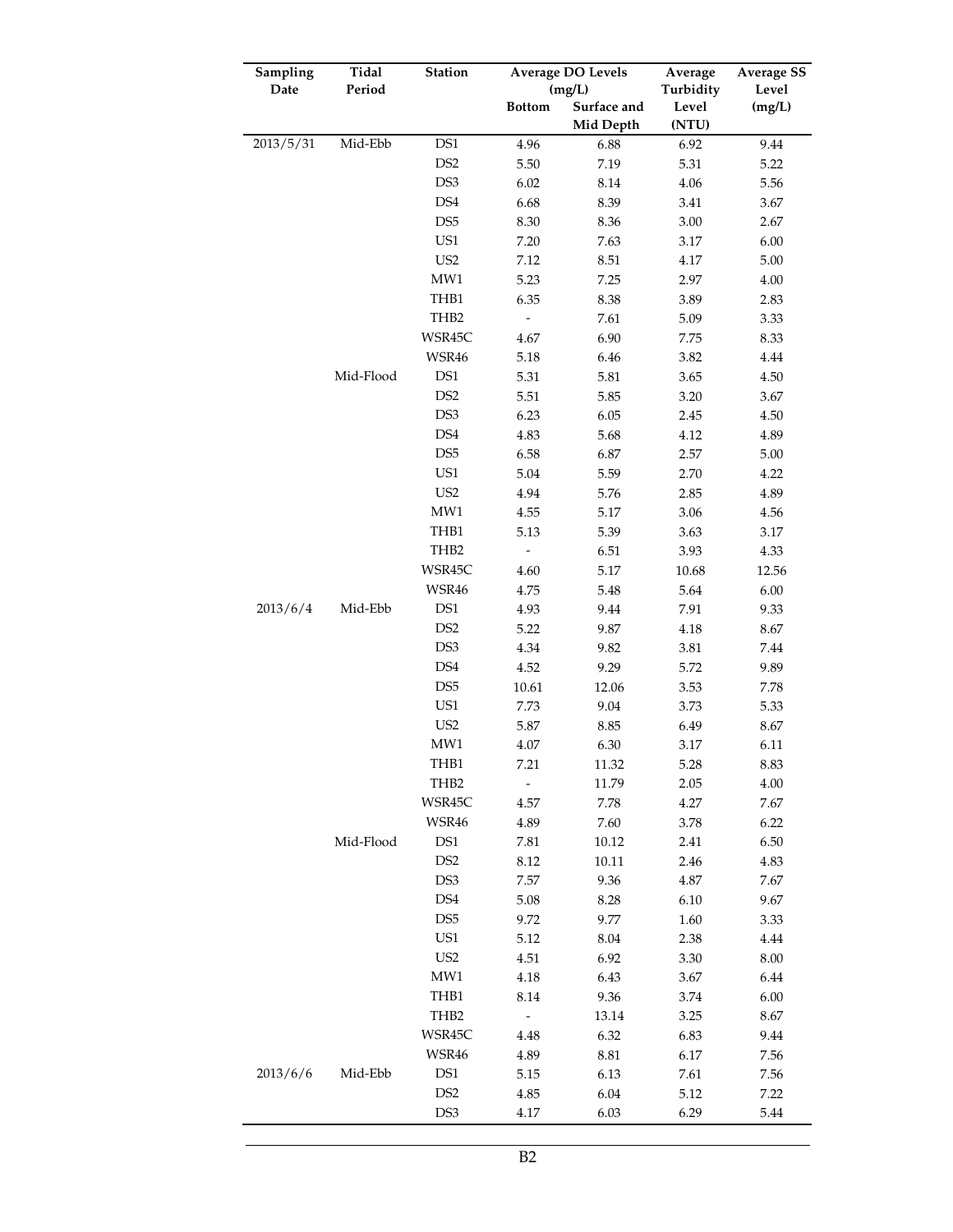| Sampling  | Tidal     | Station         | <b>Average DO Levels</b> |             | Average   | <b>Average SS</b> |
|-----------|-----------|-----------------|--------------------------|-------------|-----------|-------------------|
| Date      | Period    |                 |                          | (mg/L)      | Turbidity | Level             |
|           |           |                 | <b>Bottom</b>            | Surface and | Level     | (mg/L)            |
|           |           | DS4             |                          | Mid Depth   | (NTU)     |                   |
|           |           | DS <sub>5</sub> | 5.97                     | 6.31        | 2.10      | 3.11              |
|           |           | US1             | 6.50                     | 6.62        | 0.93      | 4.83              |
|           |           | US <sub>2</sub> | 6.06                     | 6.06        | 1.87      | 1.33              |
|           |           | MW1             | 3.09                     | 5.77        | 2.84      | 3.11              |
|           |           |                 | 4.19                     | 5.45        | 1.92      | 1.33              |
|           |           | THB1            | 4.86                     | 5.83        | 4.19      | $1.17\,$          |
|           |           | THB2            | $\qquad \qquad -$        | 5.57        | 3.25      | 1.00              |
|           |           | WSR45C          | 3.69                     | 5.93        | 10.52     | 5.33              |
|           |           | WSR46           | 4.40                     | 5.44        | 5.36      | 3.89              |
|           | Mid-Flood | DS1             | 4.65                     | 5.27        | 7.18      | 6.00              |
|           |           | DS <sub>2</sub> | 5.40                     | 5.66        | 5.66      | 5.50              |
|           |           | DS3             | 5.40                     | 6.20        | 5.43      | 4.67              |
|           |           | DS4             | 3.40                     | 4.99        | 8.20      | 5.67              |
|           |           | DS <sub>5</sub> | 5.61                     | 6.22        | 2.99      | 2.67              |
|           |           | US1             | 4.32                     | 5.30        | 4.37      | 3.78              |
|           |           | US <sub>2</sub> | 3.89                     | 4.97        | 5.58      | 5.11              |
|           |           | MW1             | 3.97                     | 4.49        | 5.33      | 7.00              |
|           |           | THB1            | 5.64                     | 6.34        | 5.48      | 2.33              |
|           |           | THB2            |                          | 5.14        | 6.14      | 8.33              |
|           |           | WSR45C          | 3.96                     | 4.96        | 25.84     | 14.56             |
|           |           | WSR46           | 4.50                     | 5.12        | 24.09     | 19.78             |
| 2013/6/8  | Mid-Ebb   | DS1             | 5.39                     | 5.77        | 3.85      | 3.89              |
|           |           | DS <sub>2</sub> | 5.54                     | 5.85        | 3.55      | 2.44              |
|           |           | DS3             | 5.67                     | 5.96        | 3.50      | 4.11              |
|           |           | DS4             | 6.38                     | 6.46        | 3.61      | 4.44              |
|           |           | DS <sub>5</sub> | 6.74                     | 6.76        | 3.53      | 6.17              |
|           |           | US1             | 6.28                     | 6.51        | 2.69      | $3.00\,$          |
|           |           | US <sub>2</sub> | 5.44                     | 6.31        | 3.55      | 3.78              |
|           |           | MW1             | 4.25                     | 5.69        | 2.97      | 3.78              |
|           |           | THB1            | 5.99                     | 6.90        | 3.31      | 4.33              |
|           |           | THB2            |                          | 7.32        | 3.08      | 6.67              |
|           |           | WSR45C          | 4.05                     | 6.06        | 12.10     | 11.78             |
|           |           | <b>WSR46</b>    | 4.19                     | 5.32        | 7.86      | 6.56              |
|           | Mid-Flood | DS1             | 5.00                     | 6.32        | 7.82      | 6.67              |
|           |           | DS <sub>2</sub> | 6.20                     | 6.26        | 4.75      | 4.67              |
|           |           | DS3             | 6.36                     | 6.44        | 4.39      | 5.00              |
|           |           | DS <sub>4</sub> | 5.44                     | 6.16        | 9.33      | 9.44              |
|           |           | DS <sub>5</sub> | 3.96                     | 6.49        | 6.52      | 5.56              |
|           |           | US1             | 4.29                     | 5.68        | 5.72      | 5.56              |
|           |           | US <sub>2</sub> | 4.08                     | 5.20        | 5.41      | 6.00              |
|           |           | MW1             | 4.12                     | 4.44        | $7.07\,$  | 5.22              |
|           |           | THB1            | 5.71                     | 6.78        | 9.28      | 6.33              |
|           |           | THB2            | $\overline{\phantom{0}}$ | 8.10        | 5.77      | 4.33              |
|           |           | WSR45C          | 4.11                     | 5.23        | 7.40      | 6.44              |
|           |           | WSR46           | 4.22                     | 6.04        | 10.09     | 8.22              |
| 2013/6/11 | Mid-Ebb   | DS1             | 3.79                     | 5.39        | 5.57      | 6.11              |
|           |           | DS <sub>2</sub> | 3.92                     | 5.25        | 5.81      | 7.89              |
|           |           | DS <sub>3</sub> | 3.77                     | 5.33        | 5.63      | 7.78              |
|           |           | DS4             | 4.34                     | 5.60        | 7.98      | 11.11             |
|           |           | DS <sub>5</sub> | 6.82                     | 6.88        | 2.12      | 2.33              |
|           |           | US1             | 5.27                     | 5.45        | 6.05      | 6.56              |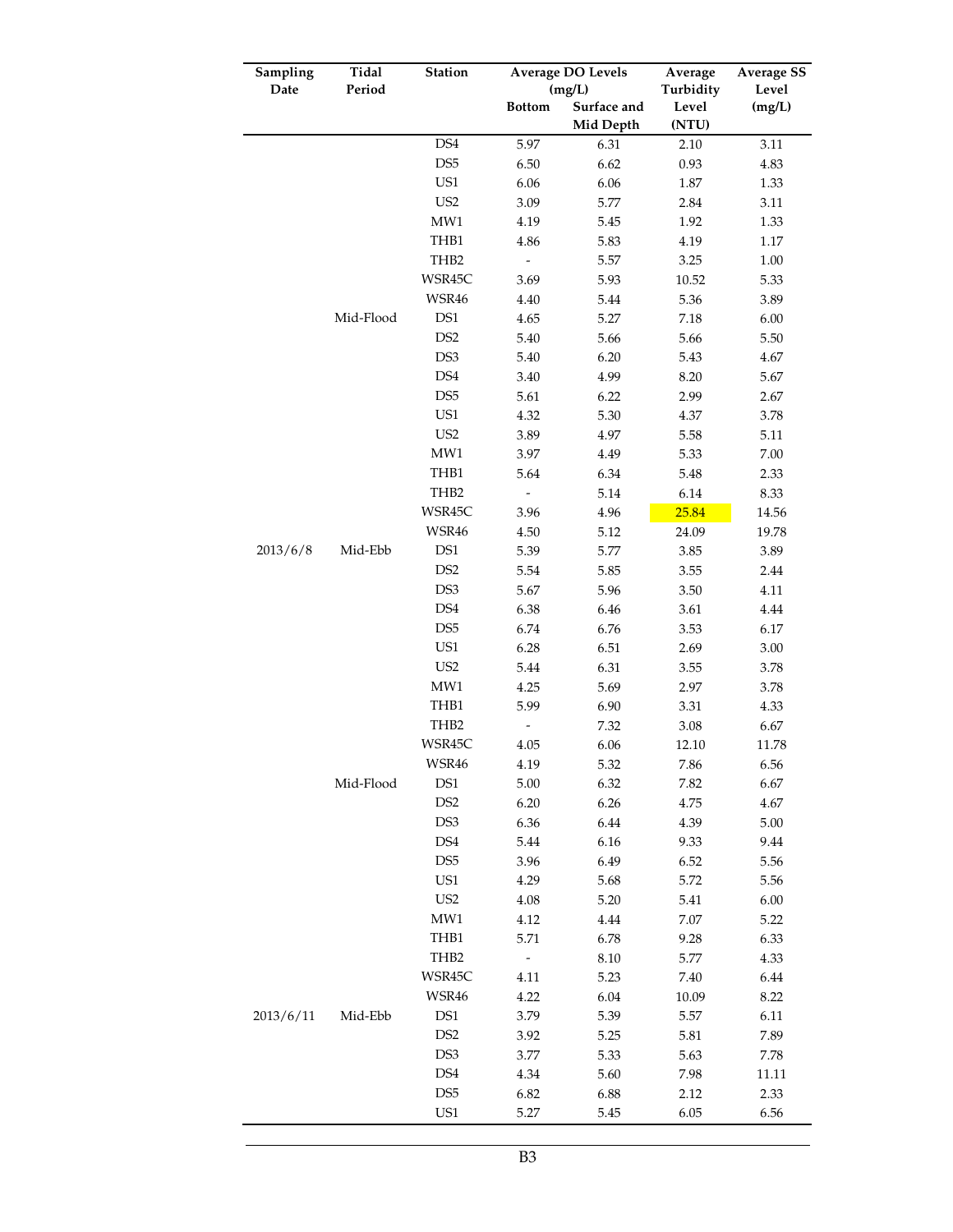| Sampling  | Tidal     | Station                | <b>Average DO Levels</b> |              | Average                          | <b>Average SS</b>                |
|-----------|-----------|------------------------|--------------------------|--------------|----------------------------------|----------------------------------|
| Date      | Period    |                        |                          | (mg/L)       | Turbidity                        | Level                            |
|           |           |                        | <b>Bottom</b>            | Surface and  | Level                            | (mg/L)                           |
|           |           | US <sub>2</sub>        |                          | Mid Depth    | (NTU)                            |                                  |
|           |           | MW1                    | 4.42<br>4.39             | 5.36<br>5.65 | 6.64                             | 8.22<br>$4.00\,$                 |
|           |           | THB1                   | 4.12                     |              | 3.92                             |                                  |
|           |           | THB <sub>2</sub>       | $\overline{\phantom{0}}$ | 6.16         | 8.86                             | 13.50                            |
|           |           | WSR45C                 | 3.52                     | 5.24         | $\overline{\phantom{m}}$<br>7.44 | $\overline{\phantom{a}}$<br>6.89 |
|           |           | WSR46                  |                          |              |                                  |                                  |
|           | Mid-Flood | DS1                    | 4.00<br>4.60             | 5.20<br>5.00 | 4.17                             | 3.67<br>6.11                     |
|           |           | DS <sub>2</sub>        | 4.71                     | 5.64         | 5.11<br>6.38                     | 6.67                             |
|           |           | DS3                    | 5.42                     | 5.76         | 3.62                             | 5.83                             |
|           |           | DS4                    | 4.50                     | 5.42         | 5.00                             | 5.56                             |
|           |           | DS <sub>5</sub>        |                          | 5.98         |                                  | 6.89                             |
|           |           | US1                    | 5.43<br>4.00             | 5.56         | 4.10                             | 8.11                             |
|           |           | US <sub>2</sub>        | 3.70                     |              | 6.45                             |                                  |
|           |           | MW1                    | 3.75                     | 4.92<br>4.97 | 12.79                            | 16.67<br>4.78                    |
|           |           | THB1                   | 5.62                     | 5.91         | 2.84<br>4.73                     | 6.33                             |
|           |           | THB <sub>2</sub>       | -                        |              |                                  |                                  |
|           |           | WSR45C                 |                          | 5.46         | 5.57                             | 29.00                            |
|           |           |                        | 3.82                     | 4.92         | 10.50                            | 14.56                            |
| 2013/6/13 |           | WSR46                  | 4.21                     | 5.30         | 6.18                             | 8.00                             |
|           | Mid-Ebb   | DS1<br>DS <sub>2</sub> | 3.37                     | 3.99         | 44.88                            | 79.11                            |
|           |           |                        | 3.38                     | 4.06         | 5.16                             | 15.33                            |
|           |           | DS3                    | 3.33                     | 4.20         | 4.81                             | 9.22                             |
|           |           | DS4                    | 3.16                     | 4.34         | 5.40                             | 8.89                             |
|           |           | DS <sub>5</sub>        | 3.76                     | 4.54         | 4.03                             | 6.78                             |
|           |           | US1                    | 3.37                     | 4.12         | 6.98                             | 9.33                             |
|           |           | US <sub>2</sub>        | 4.04                     | 4.77         | 10.73                            | 14.67                            |
|           |           | MW1                    | 3.68                     | 4.50         | 2.45                             | 9.56                             |
|           |           | THB1                   | 3.55                     | 5.03         | 3.06                             | 11.33                            |
|           |           | THB2                   | $\overline{\phantom{0}}$ | 4.66         | 3.32                             | 8.33                             |
|           |           | WSR45C                 | 3.24                     | 4.49         | 5.47                             | 11.67                            |
|           |           | WSR46                  | 3.43                     | 4.18         | 4.63                             | 11.67                            |
|           | Mid-Flood | DS1                    | 3.59                     | 4.23         | 3.25                             | 10.56                            |
|           |           | DS <sub>2</sub>        | 3.74                     | 4.21         | 5.02                             | 11.00                            |
|           |           | DS3                    | 3.36                     | 4.39         | 4.18                             | 6.78                             |
|           |           | DS4                    | 4.33                     | 4.96         | 2.79                             | 8.50                             |
|           |           | DS <sub>5</sub>        | 4.59                     | 4.90         | 2.85                             | 6.00                             |
|           |           | US1                    | 3.40                     | 4.09         | 5.68                             | 16.00                            |
|           |           | US <sub>2</sub>        | 3.29                     | 4.32         | 7.58                             | 21.11                            |
|           |           | MW1                    | 3.45                     | 3.84         | 2.48                             | 7.56                             |
|           |           | THB1                   | 4.07                     | 4.99         | 7.29                             | 6.67                             |
|           |           | THB <sub>2</sub>       | $\overline{\phantom{m}}$ | 4.45         | 3.45                             | 7.33                             |
|           |           | WSR45C                 | 3.48                     | 3.71         | 5.52                             | 11.00                            |
|           |           | WSR46                  | 3.51                     | 4.10         | 9.22                             | 8.22                             |
| 2013/6/15 | Mid-Ebb   | DS1                    | 3.69                     | 4.55         | 24.60                            | 49.11                            |
|           |           | DS <sub>2</sub>        | 3.76                     | 4.62         | 9.24                             | 13.89                            |
|           |           | DS3                    | 3.78                     | 4.71         | 6.58                             | 8.56                             |
|           |           | DS4                    | 3.75                     | 4.72         | 5.49                             | 9.00                             |
|           |           | DS <sub>5</sub>        | 3.97                     | 4.72         | 4.81                             | 7.33                             |
|           |           | US1                    | 4.30                     | 5.04         | 6.82                             | 7.67                             |
|           |           | US <sub>2</sub>        | 5.02                     | 5.34         | 9.70                             | 10.33                            |
|           |           | MW1                    | 4.15                     | 4.43         | 2.03                             | 3.22                             |
|           |           | THB1                   | 5.51                     | 5.59         | 1.98                             | 50.50                            |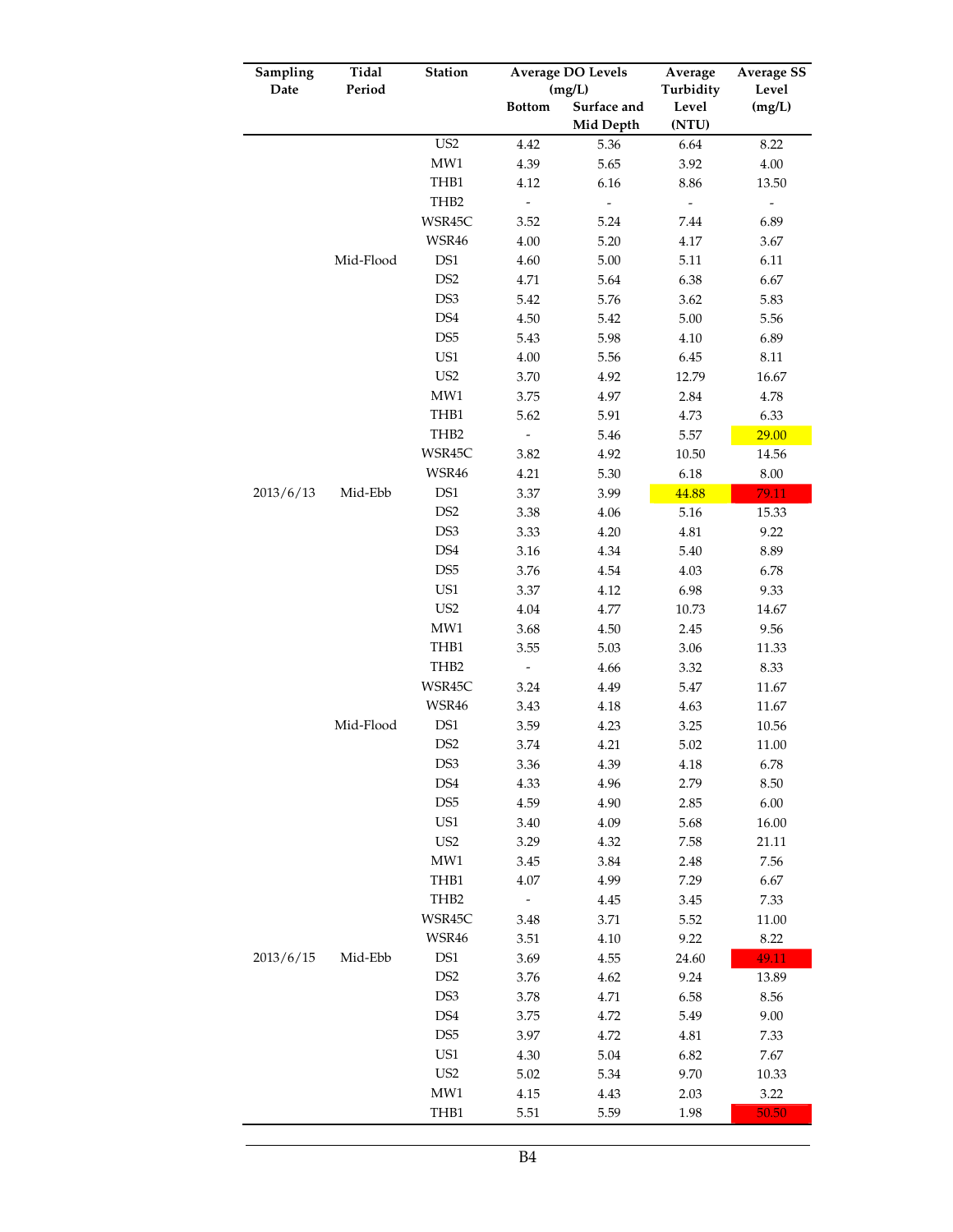| Sampling  | Tidal     | Station          | <b>Average DO Levels</b> |                          | Average        | <b>Average SS</b>        |
|-----------|-----------|------------------|--------------------------|--------------------------|----------------|--------------------------|
| Date      | Period    |                  |                          | (mg/L)                   | Turbidity      | Level                    |
|           |           |                  | <b>Bottom</b>            | Surface and<br>Mid Depth | Level<br>(NTU) | (mg/L)                   |
|           |           | THB2             | $\overline{a}$           | 4.60                     |                | 3.67                     |
|           |           | WSR45C           | 3.82                     | 4.63                     | 4.21<br>4.97   | 5.78                     |
|           |           | WSR46            | 3.86                     | 4.44                     | 5.53           | 7.00                     |
|           | Mid-Flood | DS1              | 4.16                     | 4.91                     | 3.44           | 3.89                     |
|           |           | DS <sub>2</sub>  | 4.63                     | 5.23                     | 3.93           | 3.89                     |
|           |           | DS3              | 4.97                     | 5.37                     | 2.89           | 1.89                     |
|           |           | DS4              | 4.90                     | 5.47                     | 3.18           | 1.50                     |
|           |           | DS <sub>5</sub>  | 5.55                     | 5.60                     | 2.36           | 7.17                     |
|           |           | US1              | 3.69                     | 4.83                     | 5.68           | 8.33                     |
|           |           | US <sub>2</sub>  | 3.66                     | 4.66                     | 5.55           | 5.44                     |
|           |           | MW1              | 3.68                     | 4.21                     | 2.53           | 3.78                     |
|           |           | THB1             | 4.99                     | 5.55                     | 3.11           | 4.17                     |
|           |           | THB <sub>2</sub> | $\overline{\phantom{0}}$ | $\overline{\phantom{a}}$ | $\frac{1}{2}$  | $\overline{\phantom{a}}$ |
|           |           | WSR45C           | 3.80                     | 4.46                     | 4.37           | 7.67                     |
|           |           | WSR46            | 3.91                     | 4.61                     | 11.35          | 13.33                    |
| 2013/6/17 | Mid-Ebb   | DS1              | 4.54                     | 5.77                     | 8.02           | 6.33                     |
|           |           | DS <sub>2</sub>  | 4.61                     | 5.93                     | 5.19           | 6.00                     |
|           |           | DS3              | 4.74                     | 5.94                     | 3.79           | 4.33                     |
|           |           | DS4              | 4.77                     | 5.85                     | 4.35           | 5.89                     |
|           |           | DS <sub>5</sub>  | 5.17                     | 5.61                     | 3.81           | 4.67                     |
|           |           | US1              | 5.54                     | 6.06                     | 6.19           | 5.33                     |
|           |           | US <sub>2</sub>  | 4.73                     | 5.86                     | 8.65           | 10.11                    |
|           |           | MW1              | 4.67                     | 5.33                     | 2.30           | 3.67                     |
|           |           | THB1             | 5.82                     | 6.57                     | 4.66           | 3.33                     |
|           |           | THB2             | $\overline{\phantom{a}}$ | 6.52                     | 5.11           | 2.33                     |
|           |           | WSR45C           | 4.25                     | 5.60                     | 5.10           | 7.11                     |
|           |           | WSR46            | 4.36                     | 5.41                     | 6.19           | 7.33                     |
|           | Mid-Flood | DS1              | 4.65                     | 5.04                     | 8.46           | 11.11                    |
|           |           | DS <sub>2</sub>  | 5.28                     | 5.77                     | 5.44           | 6.11                     |
|           |           | DS3              | 5.07                     | 6.20                     | 5.21           | 6.22                     |
|           |           | DS4              | 5.40                     | 5.85                     | 7.69           | 8.22                     |
|           |           | DS <sub>5</sub>  | 6.33                     | 6.32                     | 3.04           | 5.33                     |
|           |           | US1              | 4.17                     | 5.25                     | 5.19           | 6.89                     |
|           |           | US <sub>2</sub>  | 4.16                     | 5.02                     | 6.54           | 8.11                     |
|           |           | MW1              | 4.21                     | 4.94                     | 2.40           | 2.56                     |
|           |           | THB1             | 5.79                     | 5.96                     | 4.19           | 3.33                     |
|           |           | THB <sub>2</sub> | $\overline{\phantom{m}}$ | 5.66                     | 4.08           | 5.67                     |
|           |           | WSR45C           | 4.19                     | 5.08                     | 5.10           | 5.67                     |
|           |           | WSR46            | 4.32                     | 5.21                     | 5.43           | 7.44                     |
| 2013/6/20 | Mid-Ebb   | DS1              | 5.28                     | 6.86                     | $7.18\,$       | 7.44                     |
|           |           | DS <sub>2</sub>  | 5.59                     | 7.22                     | 5.13           | 6.89                     |
|           |           | DS3              | 5.16                     | 7.25                     | 6.18           | 8.22                     |
|           |           | DS4              | 6.14                     | 7.77                     | 7.25           | 8.22                     |
|           |           | DS <sub>5</sub>  | 9.68                     | 9.31                     | 3.68           | 7.44                     |
|           |           | US1              | 6.32                     | 8.21                     | 4.83           | 3.78                     |
|           |           | US <sub>2</sub>  | 4.68                     | $8.67\,$                 | 5.63           | 5.78                     |
|           |           | MW1              | 4.91                     | 6.44                     | 2.10           | 3.67                     |
|           |           | THB1             | 6.06                     | 11.31                    | 4.89           | 5.33                     |
|           |           | THB2             | $\overline{\phantom{a}}$ | 8.63                     | 4.32           | 5.67                     |
|           |           | WSR45C           | 4.46                     | 8.39                     | 7.59           | 10.56                    |
|           |           | WSR46            | 4.51                     | 6.93                     | 6.97           | 6.11                     |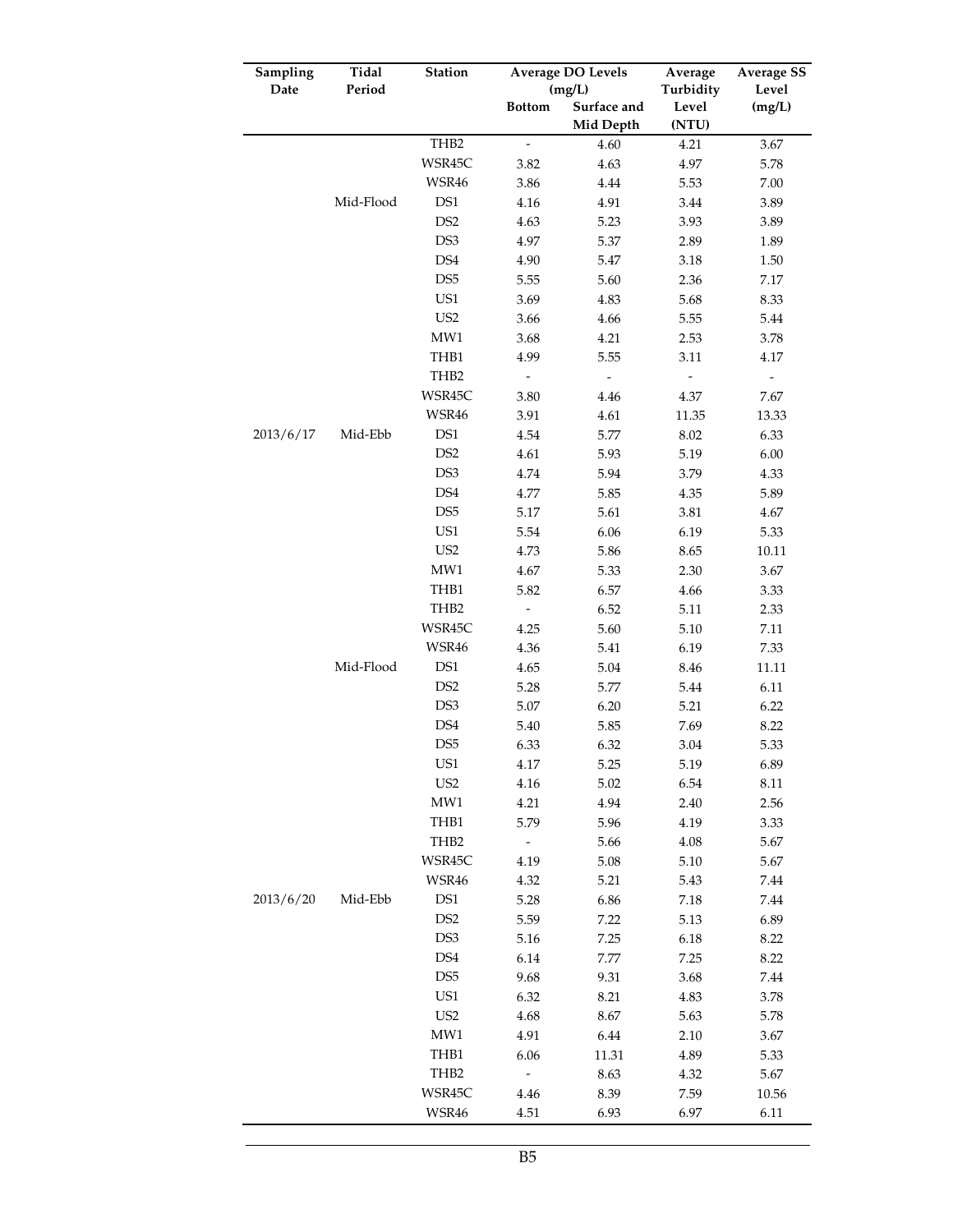| Sampling  | Tidal     | Station          | <b>Average DO Levels</b> |             | Average   | <b>Average SS</b> |
|-----------|-----------|------------------|--------------------------|-------------|-----------|-------------------|
| Date      | Period    |                  |                          | (mg/L)      | Turbidity | Level             |
|           |           |                  | <b>Bottom</b>            | Surface and | Level     | (mg/L)            |
|           |           |                  |                          | Mid Depth   | (NTU)     |                   |
|           | Mid-Flood | DS1              | 4.67                     | 7.60        | 7.82      | $10.00\,$         |
|           |           | DS <sub>2</sub>  | 6.49                     | 10.59       | 6.96      | 10.83             |
|           |           | DS3              | 4.90                     | 8.36        | 8.44      | 8.56              |
|           |           | DS4              | 4.16                     | 10.24       | 8.06      | 10.22             |
|           |           | DS <sub>5</sub>  | 11.31                    | 13.84       | 4.85      | 7.33              |
|           |           | US1              | 4.90                     | 8.77        | 5.77      | 6.44              |
|           |           | US <sub>2</sub>  | 4.84                     | 7.66        | 5.23      | 8.78              |
|           |           | MW1              | 4.95                     | 6.00        | 5.47      | 6.56              |
|           |           | THB1             | 11.34                    | 14.61       | 6.64      | 8.67              |
|           |           | THB2             | $\overline{\phantom{0}}$ | 18.36       | 5.74      | 9.00              |
|           |           | WSR45C           | 4.82                     | $8.44\,$    | 6.59      | 8.44              |
|           |           | WSR46            | 4.67                     | 8.42        | 19.48     | 26.89             |
| 2013/6/24 | Mid-Ebb   | DS1              | 5.16                     | 5.67        | 12.84     | 16.78             |
|           |           | DS <sub>2</sub>  | 5.26                     | 5.67        | 13.52     | 18.56             |
|           |           | DS3              | 5.23                     | 5.63        | 12.97     | 16.67             |
|           |           | DS4              | 5.26                     | 5.59        | 11.31     | 12.67             |
|           |           | DS <sub>5</sub>  | 5.28                     | 5.42        | 10.92     | 15.56             |
|           |           | US1              | 5.88                     | 6.09        | 6.82      | $8.44\,$          |
|           |           | US <sub>2</sub>  | 5.79                     | 5.94        | 8.21      | 11.22             |
|           |           | MW1              | 5.32                     | 5.63        | 7.66      | 9.00              |
|           |           | THB1             | 5.83                     | 5.97        | 5.36      | 5.83              |
|           |           | THB <sub>2</sub> |                          | 7.15        | 49.27     | 41.67             |
|           |           | WSR45C           | 5.24                     | 5.78        | 13.53     | 20.22             |
|           |           | WSR46            | 5.06                     | 5.74        | 15.06     | 17.44             |
|           | Mid-Flood | DS1              | 5.79                     | 5.83        | 12.58     | 13.33             |
|           |           | DS <sub>2</sub>  | 5.83                     | 5.95        | 6.94      | 9.67              |
|           |           | DS3              | 5.81                     | 5.92        | 7.15      | 10.56             |
|           |           | DS4              | 5.87                     | 5.93        | 8.41      | 9.33              |
|           |           | DS <sub>5</sub>  | 6.10                     | 6.10        | 6.28      | 6.67              |
|           |           | US1              | 5.25                     | 5.59        | 9.96      | 10.56             |
|           |           | US <sub>2</sub>  | 5.10                     | 5.49        | 15.65     | 20.11             |
|           |           | MW1              | 5.02                     | 5.55        | 6.53      | 7.22              |
|           |           | THB1             | 5.55                     | 5.80        | 10.74     | 10.00             |
|           |           | THB <sub>2</sub> |                          |             |           |                   |
|           |           | WSR45C           | 5.02                     | 5.46        | 13.60     | 15.44             |
|           |           | WSR46            | 5.02                     | 5.45        | 29.53     | 17.22             |
| 2013/6/26 | Mid-Ebb   | DS <sub>1</sub>  | 5.55                     | 5.91        | 8.77      | 14.89             |
|           |           | DS <sub>2</sub>  | 5.60                     | 5.98        | 9.10      | 12.00             |
|           |           | DS3              | 5.46                     | 6.03        | 9.05      | 12.44             |
|           |           | DS <sub>4</sub>  | 5.60                     | 6.08        | 7.48      | 11.00             |
|           |           | DS <sub>5</sub>  | 5.80                     | 5.90        | 7.58      | 10.67             |
|           |           | US1              | 5.93                     | 5.98        | 12.34     | 15.22             |
|           |           | US <sub>2</sub>  | 5.75                     | 5.80        | 16.04     | 16.44             |
|           |           | MW1              | 6.08                     | 6.28        | 9.08      | 9.89              |
|           |           | THB1             | 5.89                     | 6.11        | 15.08     | 8.33              |
|           |           | THB2             | $\overline{\phantom{a}}$ | 5.75        | 4.65      | 6.33              |
|           |           | WSR45C           | 5.76                     | 6.18        | 11.39     | 11.78             |
|           |           | WSR46            | 5.30                     | 6.12        | 15.19     | 12.11             |
|           | Mid-Flood | DS <sub>1</sub>  | 5.78                     | 5.87        | 10.45     | 10.17             |
|           |           | DS <sub>2</sub>  | 5.87                     | 5.90        | 9.05      | 11.50             |
|           |           | DS <sub>3</sub>  | 5.55                     | 5.82        | 14.05     | 19.22             |
|           |           |                  |                          |             |           |                   |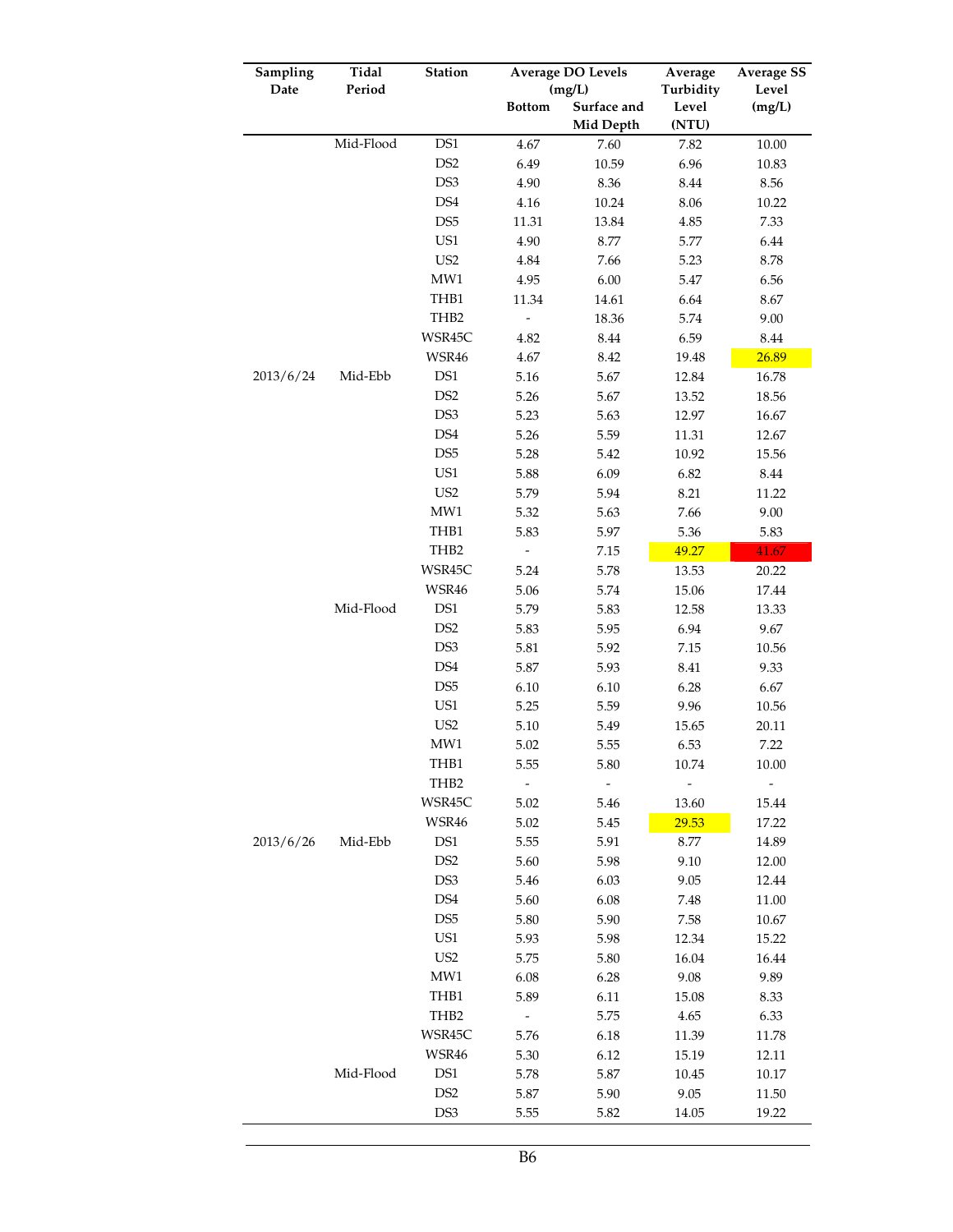| Sampling  | Tidal     | Station         | <b>Average DO Levels</b> |             | Average   | <b>Average SS</b> |
|-----------|-----------|-----------------|--------------------------|-------------|-----------|-------------------|
| Date      | Period    |                 |                          | (mg/L)      | Turbidity | Level             |
|           |           |                 | <b>Bottom</b>            | Surface and | Level     | (mg/L)            |
|           |           |                 |                          | Mid Depth   | (NTU)     |                   |
|           |           | DS4             | 5.41                     | 5.54        | 23.67     | 24.44             |
|           |           | DS <sub>5</sub> | 5.65                     | 5.87        | 9.65      | 12.67             |
|           |           | US1             | 5.37                     | 5.76        | 8.05      | 8.56              |
|           |           | US <sub>2</sub> | 4.98                     | 5.40        | 12.48     | 15.89             |
|           |           | MW1             | 4.88                     | 5.43        | 8.58      | 6.33              |
|           |           | THB1            | 5.66                     | 5.94        | 11.86     | 9.33              |
|           |           | THB2            | $\overline{\phantom{0}}$ | 5.26        | 6.41      | 6.67              |
|           |           | WSR45C          | 5.28                     | 5.76        | 9.88      | 7.56              |
|           |           | WSR46           | 5.39                     | 5.74        | 12.48     | 10.11             |
| 2013/6/28 | Mid-Ebb   | DS1             | 5.81                     | 6.44        | 8.37      | 6.56              |
|           |           | DS <sub>2</sub> | 6.08                     | 6.49        | 10.02     | 10.11             |
|           |           | DS3             | 5.34                     | 6.52        | 10.17     | 10.00             |
|           |           | DS4             | 6.34                     | 6.53        | 6.26      | 7.78              |
|           |           | DS <sub>5</sub> | 6.10                     | 6.21        | 6.20      | 7.67              |
|           |           | US1             | 6.84                     | 6.93        | 5.69      | 6.67              |
|           |           | US <sub>2</sub> | 6.14                     | 6.77        | 7.55      | 9.00              |
|           |           | MW1             | 6.33                     | 6.57        | 4.82      | 7.56              |
|           |           | THB1            | 5.79                     | 6.26        | 8.19      | 6.83              |
|           |           | THB2            | $\overline{\phantom{a}}$ | 8.07        | 5.31      | 4.00              |
|           |           | WSR45C          | 5.34                     | 6.67        | 10.21     | 9.67              |
|           |           | WSR46           | 5.19                     | 6.19        | 8.62      | 7.78              |
|           | Mid-Flood | DS1             | 5.91                     | 6.22        | 5.68      | 5.33              |
|           |           | DS <sub>2</sub> | 6.10                     | 6.24        | 6.39      | 6.17              |
|           |           | DS3             | 6.18                     | 6.23        | 6.27      | 4.56              |
|           |           | DS4             | 5.54                     | 6.29        | 9.76      | 9.67              |
|           |           | DS <sub>5</sub> | 6.33                     | 6.44        | 5.02      | 3.50              |
|           |           | US1             | 5.29                     | 5.92        | 6.16      | 4.00              |
|           |           | US <sub>2</sub> | 4.89                     | 5.79        | 7.36      | 8.33              |
|           |           | MW1             | 4.30                     | 5.51        | 4.15      | 3.89              |
|           |           | THB1            | 5.96                     | 6.18        | 5.87      | 4.67              |
|           |           | THB2            | $\overline{\phantom{a}}$ | 5.33        | 8.84      | 4.33              |
|           |           | WSR45C          | 4.75                     | 5.76        | 8.29      | 8.11              |
|           |           | WSR46           | 4.91                     | 5.83        | 16.02     | 13.78             |

Notes:

1. Please refer to Table B2 below for the Action and Limit Levels for dredging activities.

2. Cell shaded yellow indicated value exceeding the Action Level criteria.

3. Cell shaded red indicated value exceeding the Limit Level criteria.

4. Only mid-depth water was sampled at Station THB2 because water depth was less than 3m.

5. Sampling at Station THB2 during mid-ebb tide of 11 June 2013 and mid-flood tides of 15 and 24 June 2013 were not carried out due to adverse weather.